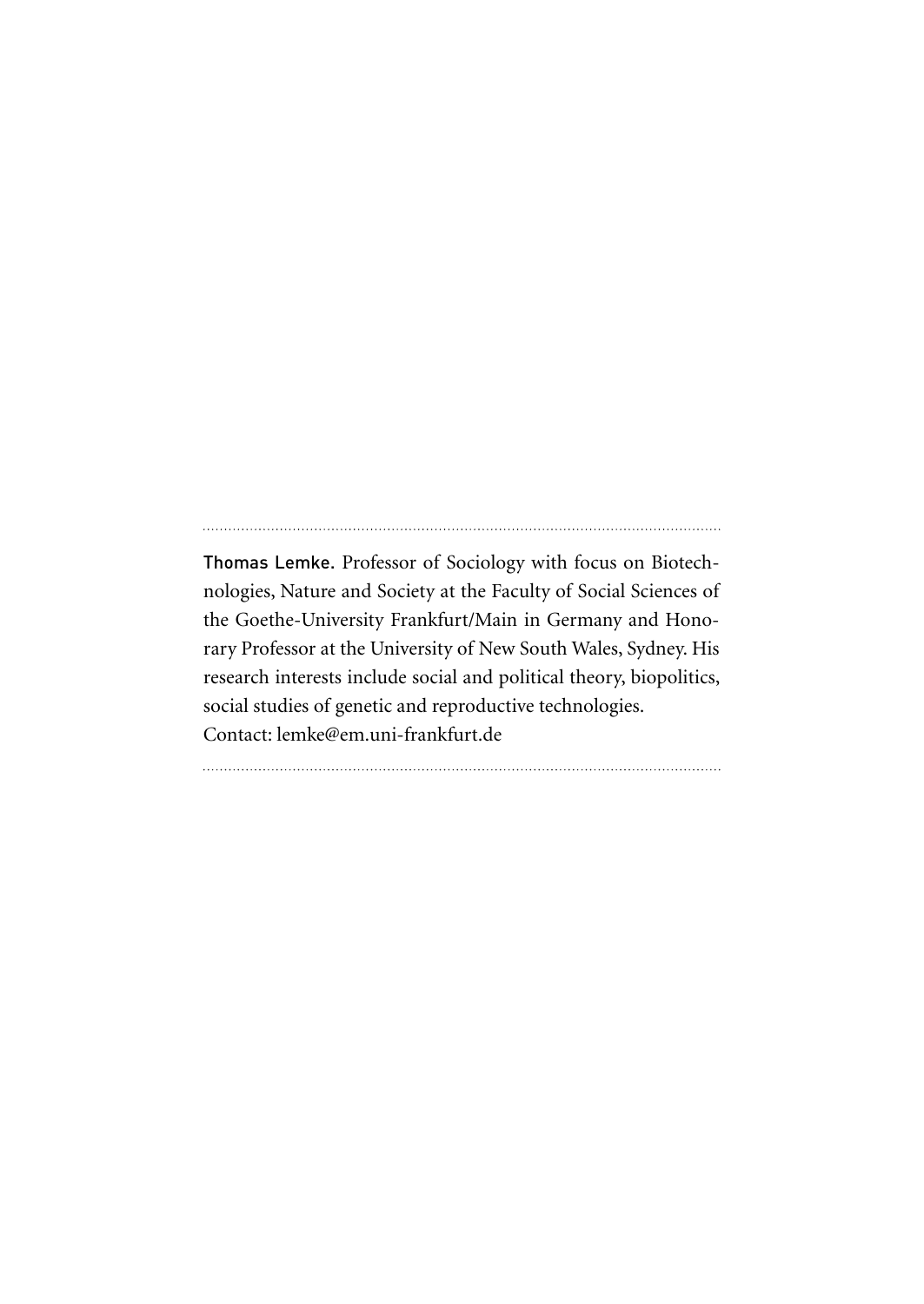# **MATER AND MATTER: A PRELIMARY CARTOGRAPHY OF MATERIAL FEMINISMS**

# Thomas Lemke

Goethe Universität - Frankfurt am Main

DOI: 1017450/170105

Reception date 2<sup>nd</sup> February 2017; acceptance date 28<sup>th</sup> February 2017. This article is the result of research activities held at the Goethe-University Frankfurt/Main in Germany

# **Abstract**

Recently, there has been a new interest in matter and materiality in feminist scholarship. The article situates contemporary material feminisms in relation to older traditions of feminist engagements with materialism. It discusses four distinctive features that I take to be important theoretical improvements and promising political prospects of material feminisms: (1) a stronger engagement with science; (2) the appreciation of material agency; (3) the emergence of a posthumanist perspective; and (4) a reevaluation and revision of ethics. The article provides a provisional mapping or preliminary cartography of this theoretical and empirical re-orientation, while pointing to some theoretical problems and possible drawbacks in current feminist debates and scholarship.

## **Keywords**

New materialism, feminism, posthumanism, feminist theory, matter.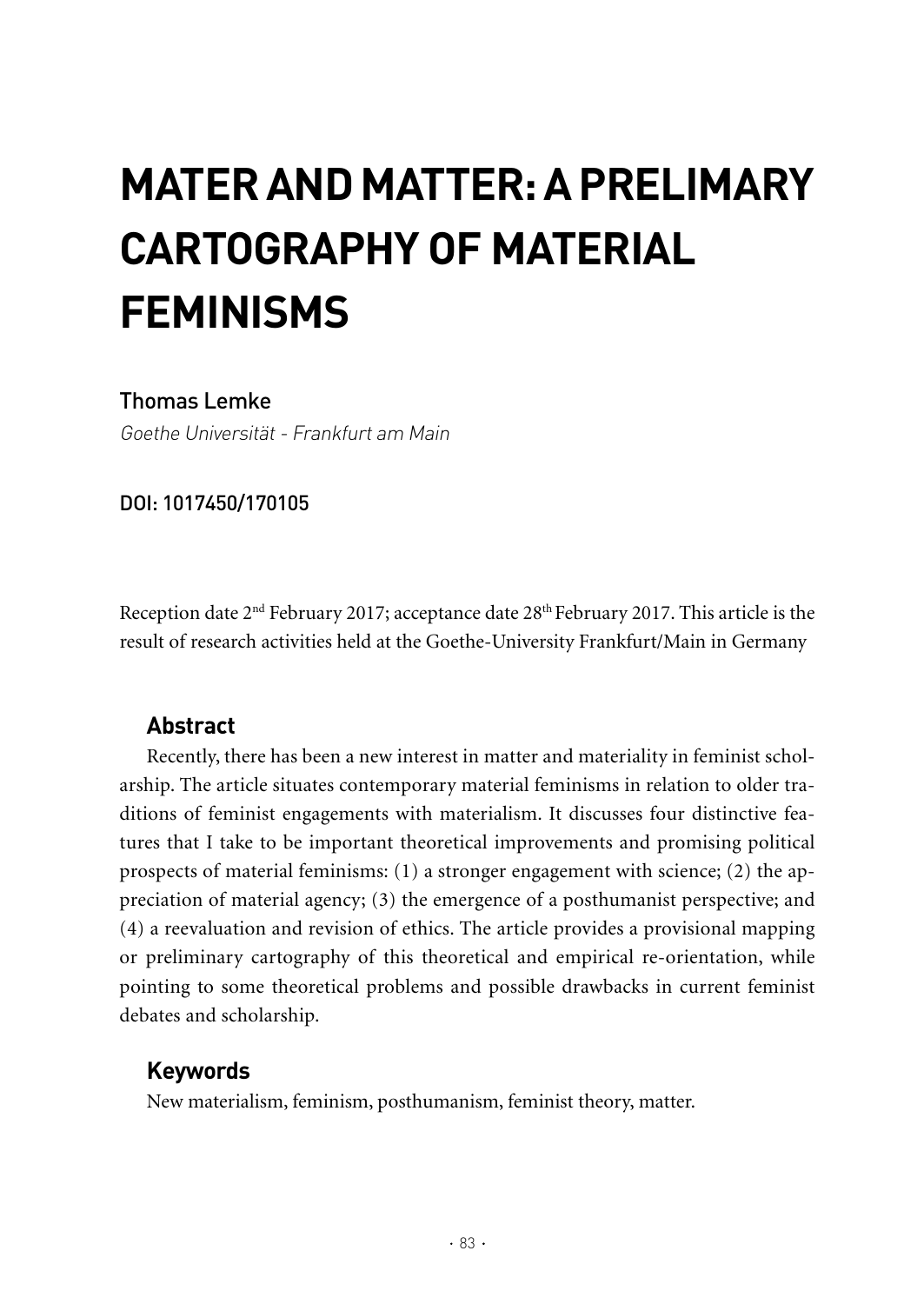#### **Resumen**

Recientemente, ha habido un nuevo interés en la materia y la materialidad en la investigación feminista. El artículo sitúa a los feminismos materiales contemporáneos en relación con tradiciones más antiguas en las cuales se han establecido aproximaciones entre el feminismo y el materialismo. Aborda cuatro rasgos distintivos que considero como importantes mejoras teóricas y perspectivas políticas prometedoras de los feminismos materiales: (1) un mayor compromiso con la ciencia; (2) la apreciación de la agencia material; (3) el surgimiento de una perspectiva posthumanista; Y (4) una reevaluación y revisión de la ética. El artículo proporciona una cartografía provisional o cartografía preliminar de esta reorientación teórica y empírica, a la vez que apunta a algunos problemas teóricos y posibles inconvenientes en los actuales debates feministas y académicos.

#### **Palabras clave**

Nuevo materialismo, feminismo, posthumanismo, teoría feminista, materia.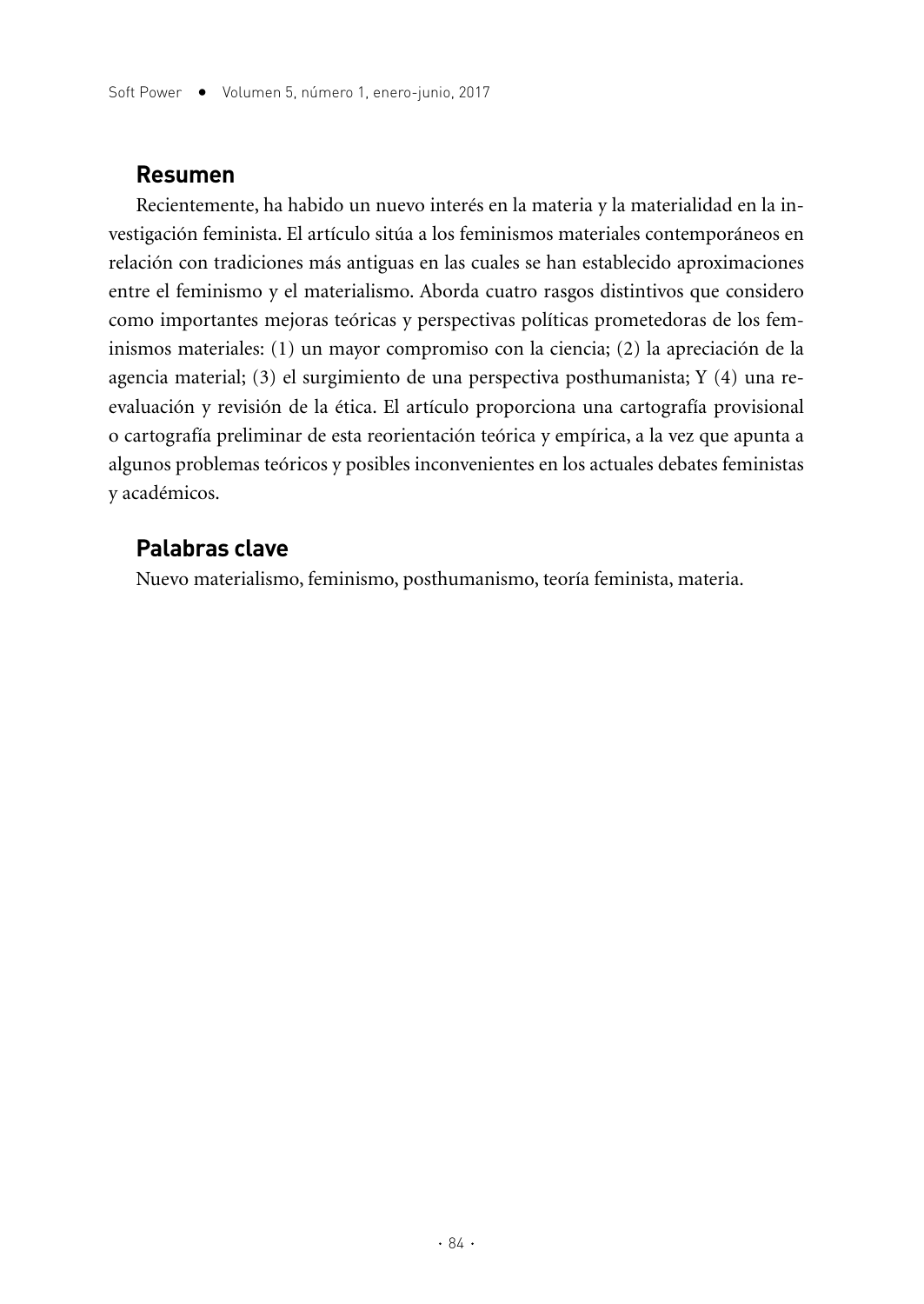# **Introduction**

In the last twenty years a broad theoretical and intellectual shift has taken place, gaining particular momentum in the past decade.1 While it is sometimes referred to as the "new materialism"2 , it is certainly more appropriate to use the plural form, as this strand of thought does not represent a homogeneous style of thought or a single theoretical position but encompasses a multitude of different approaches and disciplinary perspectives. It has been taken up in science and technology studies,<sup>3</sup> but also in political theory,<sup>4</sup> philosophy,<sup>5</sup> geography,<sup>6</sup> archeology,<sup>7</sup> comparative literature<sup>8</sup> and many other disciplines. The "material turn" criticizes the idea of the natural world and technical artifacts as a mere resource or raw material for technological progress, economic production or social construction. It aims at a new understanding of ontology, epistemology, ethics and politics, to be achieved by overcoming anthropocentrism and humanism, the split between nature and culture, linguistic or discursive idealism, social constructivism, positivism, and naturalism. Central to this movement is the extension of the concept of agency and power to non-human nature, thereby also calling into question conventional understandings of life.

One of the most important strands of the new materialisms is found in feminist theory. This strand encompasses a bunch of different and sometimes, but not always, converging trends in contemporary feminist thought. As this is a very dynamic and complex field of research and expertise, it is difficult to chart the terrain, to specify its frontiers and foundations and to establish what is distinctively new about it. The labels

<sup>1.</sup> I would like to thank Franziska von Verschuer, who helped me with the work on the manuscript, and Gerard Holden, who copyedited the text.

<sup>2.</sup> See e.g. M.J. Hird, "Feminist matters: New materialist considerations of sexual difference", in *Feminist Theory* 5, 2004, pp. 230-232; S. Ahmed, "Open Forum Imaginary Prohibitions: Some Preliminary Remarks on the Founding Gestures of the 'New Materialism'", in *European Journal of Women's Studies* 15, 2008, pp. 23-39; D. Coole, S. Frost, *New Materialisms: Ontology, Agency and Politics*, Duke University Press, Durham-London, 2010; R. Dolphijn, I. van der Tuin, *New Materialism: Interviews & Cartographies*, Open Humanities Press, Ann Arbor, 2012.

<sup>3.</sup> K. Barad, *Meeting the Universe Halfway: Quantum Physics and the Entanglement of Matter and Meaning*, Duke University Press, Durham/London, 2007.

<sup>4.</sup> J. Bennett, *Vibrant Matter: A Political Ecology of Things*, Duke University Press, Durham-London, 2010.

<sup>5.</sup> Q. Meillassoux, *Nach der Endlichkeit. Versuch über die Notwendigkeit der Kontingenz*, Diaphanes, Berlin/Zürich, 2008; L. Bryant, G. Harman, N. Srnicek (eds), *The Speculative Turn: Continental Materialism and Realism*, Melbourne, 2011.

<sup>6.</sup> B. Braun, S. Whatmore (eds), *Political Matter: Technoscience, Democracy and Public Life,* University of Minnesota Press, Minneapolis, 2010.

<sup>7.</sup> C. Witmore, "Archaeology and the New Materialisms", in *Journal of Contemporary Archaeology*, 1, 2014, pp. 203- 246.

<sup>8.</sup> B.B. Tischleder, *The Literary Life of Things. Case Studies in American Fiction*, Campus Verlag, Frankfurt am Main-New York, 2014.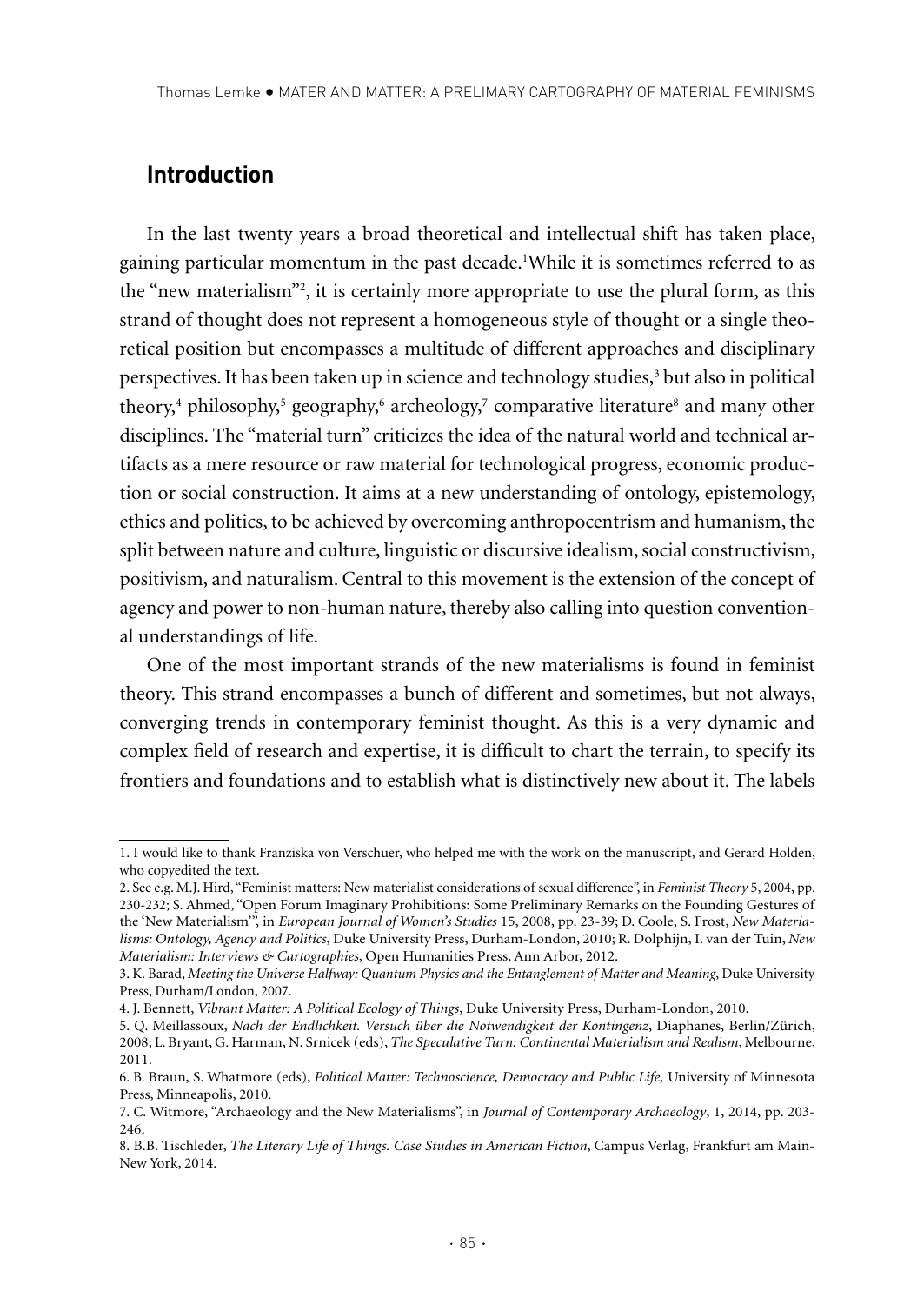used to grasp this movement include "feminist materialism"," "corporeal feminism",10 "feminist posthumanism",<sup>11</sup> "material feminisms",<sup>12</sup> "transcorporeal feminisms",<sup>13</sup> "neomaterialist feminism",<sup>14</sup>and "gut feminism".<sup>15</sup> In this article I will use the term "material feminisms" as a common denominator for the plurality of different perspectives that cover a theoretical and disciplinary spectrum ranging from science and technology studies via Deleuzian vitalism to a reevaluation of evolutionary theory.

It is no accident that new materialist ideas play a central role in feminist theory; feminist theory is the "natural habitat" for a reappreciation of matter. There is a longstanding tradition in feminism of exploring the situatedness of knowledge, stressing the close connections between epistemological questions and political issues and focusing on physicalities, on the body<sup>16</sup>. The "transversality" of the new materialisms<sup>17</sup>, which reconceptualizes central dualisms of (post-)modern thought: nature and culture, matter and mind, human and non-human, has for a long time been a central endeavor of feminist authors. They have stressed that these dualisms are produced in material practices rather than being their originary and organizing principle. If this is the case, however, if material feminisms pick up and build on an older tradition of feminist thought, one might ask what is specific about it. What is new about the new materialisms?

This article will provide an answer to this question by arguing that what comes under the label of material feminisms does indeed introduce something new into feminist theory. It is certainly necessary to keep a healthy distance from the sometimes overblown claims of some representatives of material feminisms, who regard the turn to matter as "a revolution in thought"18 while dismissing theoretical continuities with older traditions of feminist thought.19 However, I take the theoretical importance of

<sup>9.</sup> R. Braidotti, *Nomadic Subjects: Embodiment and Sexual Differencein Contemporary Feminist Theory*, Columbia University Press, New York, 1994.

<sup>10.</sup> E. Grosz, *Volatile Bodies: Toward a Corporeal Feminism*, Indiana University Press, Bloomington- Indianapolis, 1994.

<sup>11.</sup> A. Neimanis, "Alongside the right to water, a posthumanist feminist imaginary", in *Journal of Human Rights and the Environment* 5, 2014, pp. 5-24.

<sup>12.</sup> S. Alaimo, S. Hekman (eds), *Material Feminisms*, Indiana University Press, Bloomington, 2008.

<sup>13.</sup> S. Alaimo, "Trans-corporeal feminisms and the ethical space of nature", in S. Alaimo, S. Hekman (eds), *Material Feminisms*, pp. 237-264.

<sup>14.</sup> R. Braidotti, "The Posthuman in Feminist Theory", in L. Disch, M. Hawkesworth (eds), *The Oxford Handbook of Feminist Theory*, 2015, pp. 1-20.

<sup>15.</sup> E. A. Wilson, *Gut Feminism*, Duke University Press, Durham-London, 2015.

<sup>16.</sup> For a classic intervention, see D. Haraway, "Situated Knowledges: The Science Question in Feminism and the Privilege of Partial Perspective", in *Feminist Studies*, 14, 1988, pp. 575-599.

<sup>17.</sup> See R. Dolphijn, I. van der Tuin, *New Materialism*, pp. 93-114.

<sup>18.</sup> Ibid., p. 85.

<sup>19.</sup> See also Susan Hekman's appraisal of Barad's agential realism: "Barad's approach provides a kind of template for the new paradigm that is emerging in contemporary thought. Her settlement applies not just to feminism but to all aspects of critical thought. It can provide a solid foundation for the new paradigm that we are seeking." (S. Alaimo, S. Hekman (eds), *Material Feminisms*, p. 106).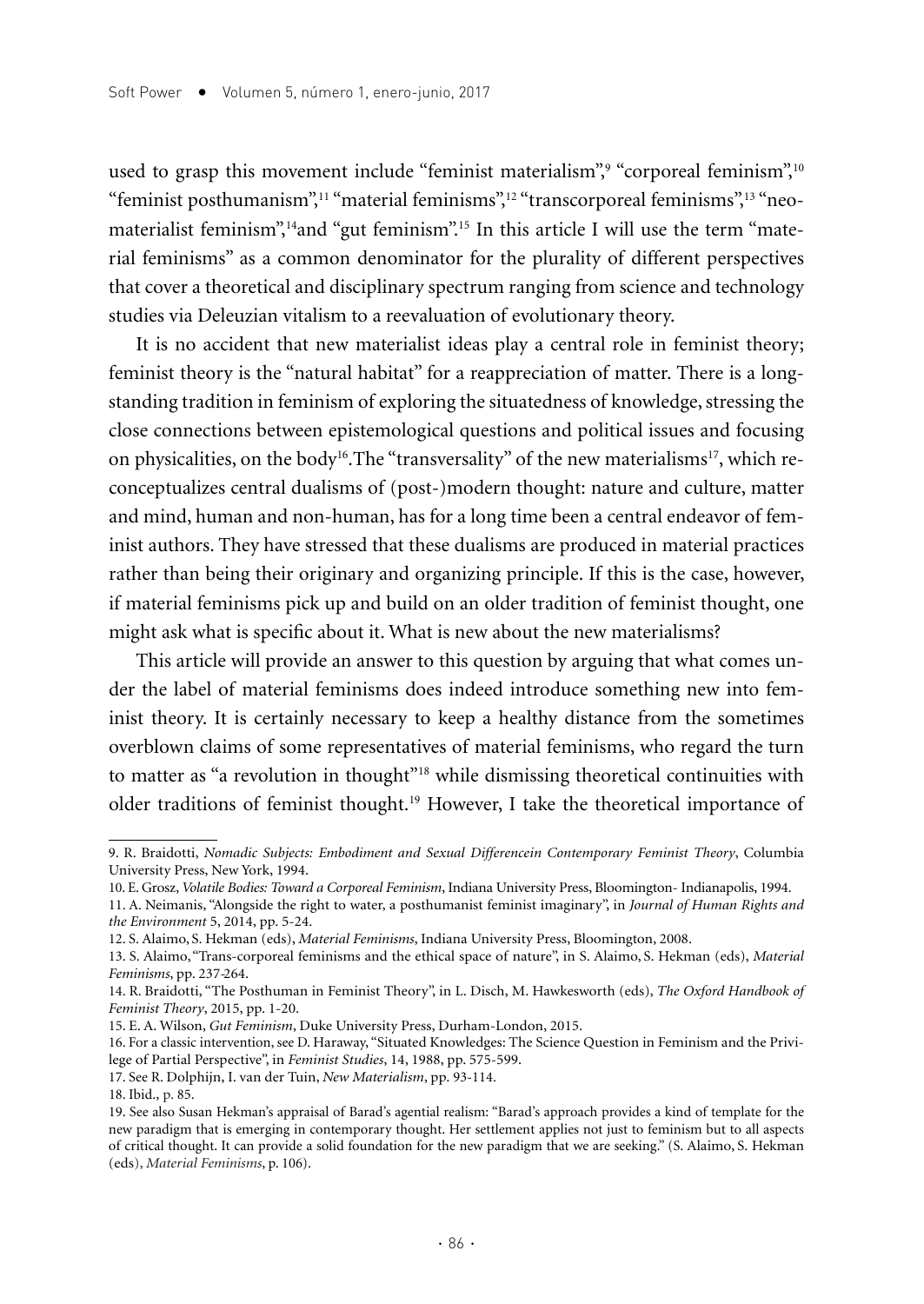material feminisms to be that they address the question of the "nature of nature" or the "matter of matter". I think that this theoretical shift consists in four distinctive features, and it promises to help us reconsider and revise a problematic assumption that has guided and informed feminist theory for a long time.

The article is structured as follows. I will first briefly situate contemporary material feminisms in relation to older traditions of feminist engagements with materialism. Secondly, I will advance the thesis that the new interest in matter, ontology and nature provides an answer to a specific paradox of feminist theory. While feminists in recent decades have produced important work on the body in its social, historical and cultural dimensions, they have at the same time been hesitant or even reluctant to engage directly with biological data and the corporal materiality of the body. Material feminisms seek to address this problem and to argue for a comprehensive appreciation of matter and biology. Thirdly, and this will be the main part of the article, I will discuss in some detail four distinctive features that I take to be important theoretical improvements and promising political prospects of material feminisms: (1) a stronger engagement with science; (2) the appreciation of material agency; (3) the emergence of a posthumanist perspective; and (4) a reevaluation and revision of ethics. In discussing these features, I will also point to theoretical problems and possible drawbacks that I observe in current feminist debates and scholarship.

## **Situating Material Feminisms**

In order to get a better idea of what is specific and different in contemporary material feminisms, we can compare them with older traditions of synthesizing materialist thought and feminist theory. Let's pick two exemplary books, published under very similar titles only a decade apart: in 1997 Rosemary Hennessy and Chrys Ingraham edited a book entitled *Materialist feminism: A reader in class, difference and women's lives*; in 2008 *Material Feminisms* by Stacy Alaimo and Susan Hekman came out. Comparing the titles already indicates a shift away from "materialism" to the "material" and from singular to plural. A quick look at the tables of contents makes it obvious that something substantial has definitely changed in how scholars relate materialism and feminism. While the former book focuses on the living and working conditions of women in capitalist societies, trying to analyze them within the analytic triangle of race, class and sex, the latter engages with the materiality of bodies and natural environments. Somehow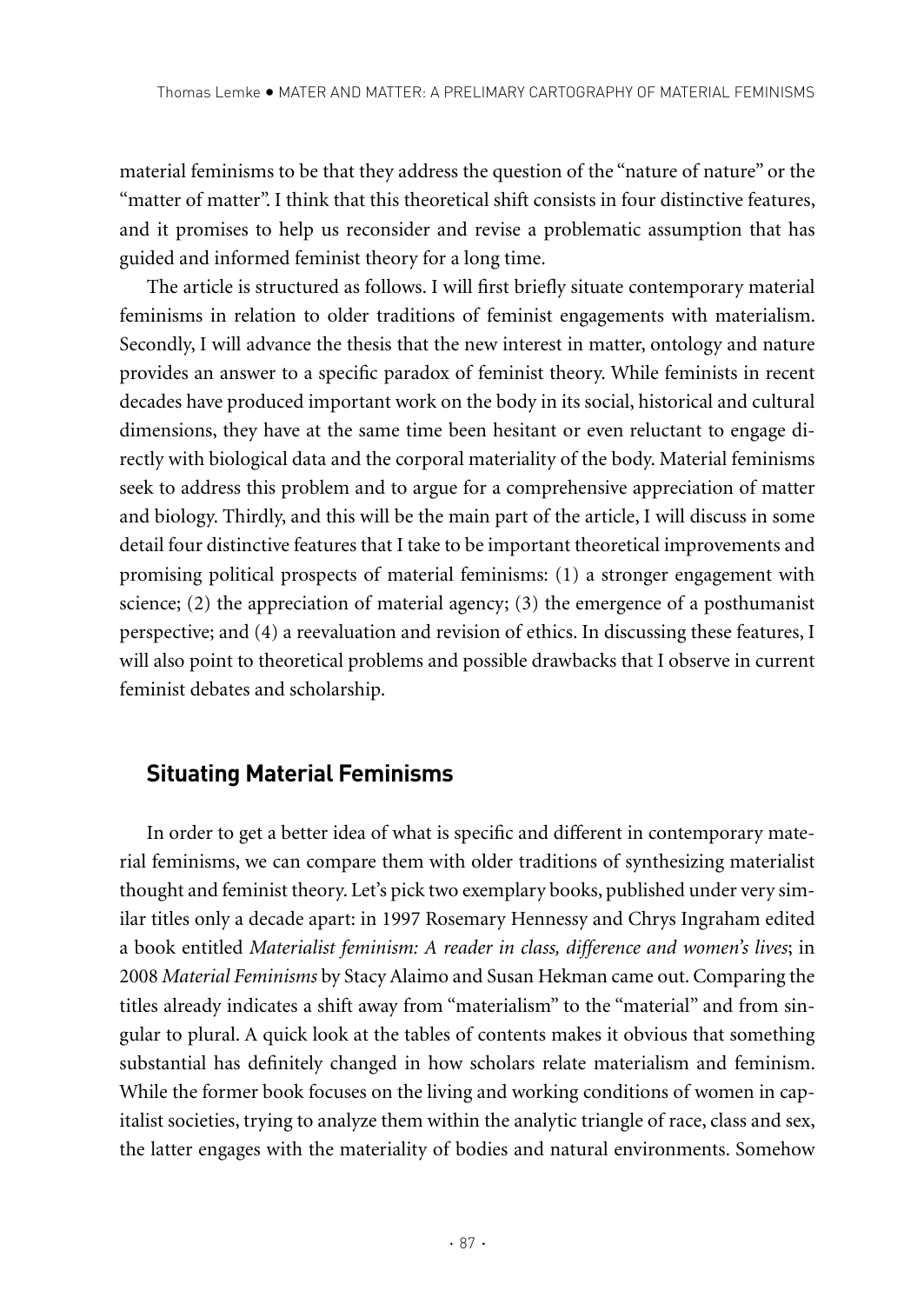investigations into women's labor practices, reproductive choices, political access and health options were displaced by an interest in somatic physicalities, living and non-living matter and human-nonhuman encounters.<sup>20</sup>

Thus, the first theoretical shift by material feminisms to be noted is the distance from once popular materialist approaches, especially Marxist and socialist materialism. The second displacement concerns a critical stance towards poststructuralist feminism, especially the work of Judith Butler. Material feminists often accuse Butler's focus on human bodies and discursive practices of a "failed materialism"21 that needs to be complemented and corrected. One important critique of Butler has been formulated by Karen Barad, who is probably the most prominent representative of material feminisms. Barad stresses that for Butler (and Foucault) "agency belongs only to the human domain, and neither addresses the nature of technoscientific practices and their profoundly productive effects on human bodies, as well as the ways in which these practices are deeply implicated in what constitutes the human".<sup>22</sup> What is needed then, according to Barad, is a posthumanist account that addresses the agency of both human and non-human bodies.<sup>23</sup>

So, in conclusion material feminismsare characterized by a double line of separation.<sup>24</sup> They seek to go beyond Marxist and socialist accounts on the one hand and poststructuralist approaches on the other. Both are accused of privileging language, meaning and the social and of being ignorant of matter and the agentive forces of non-human entities.

But still the question remains: Why have new materialist ideas particularly flourished in feminist theory? I argue that the reason for this is to be found in a particular theoretical matrix that has informed feminist thought and politics in recent decades.

<sup>20.</sup> M. J. Hird, "Feminist Engagements with Matter", in Feminist Studies 35, 2009, pp. 329-346, pp. 329-330.

Similarly, Astrida Nemanis has argued that material feminism differs from "ecofeminism": "Despite important overlaps between the body of scholarship known as 'ecofeminism' and posthumanist feminism, the latter is generally uninterested in an essentialized relation between 'woman' and 'nature'. Posthumanist feminists generally espouse neither that women are naturally better custodians of nature, nor that they are closer to nature, nor that nature is a benevolent." (A. Neimanis, "Alongside the right to water", p. 14; see also E. Grosz, *Volatile Bodies*, p. 46).

<sup>21.</sup> R. Dolphijn, I. van der Tuin, *New Materialism*, p. 48.

<sup>22.</sup> K. Barad, *Meeting the Universe Halfway*, pp. 145-146.

<sup>23.</sup> See also J. Kerin, "The Matter at Hand: Butler, Ontology and the Natural Sciences", in *Australian Feminist Studies*, 14, 1999, pp. 91-104; V. Kirby, *Judith Butler. Live Theory*, Continuum, London-New York, 2006, pp. 70.

<sup>24.</sup> Material feminisms also enact a third line of criticism directed against "reductionist materialism", which has dominated the scientific discipline of biology for a long time. It is characterized by the tendency to assert that "the apparently distinctive attributes of organisms arise from the properties of their component parts – cellular and, ultimately, molecular" (T. Benton, "Biology and social sciences: Why the return of the repressed should be given a (cautious) welcome", in *Sociology*, 25, 1991, pp. 1-29, p. 14).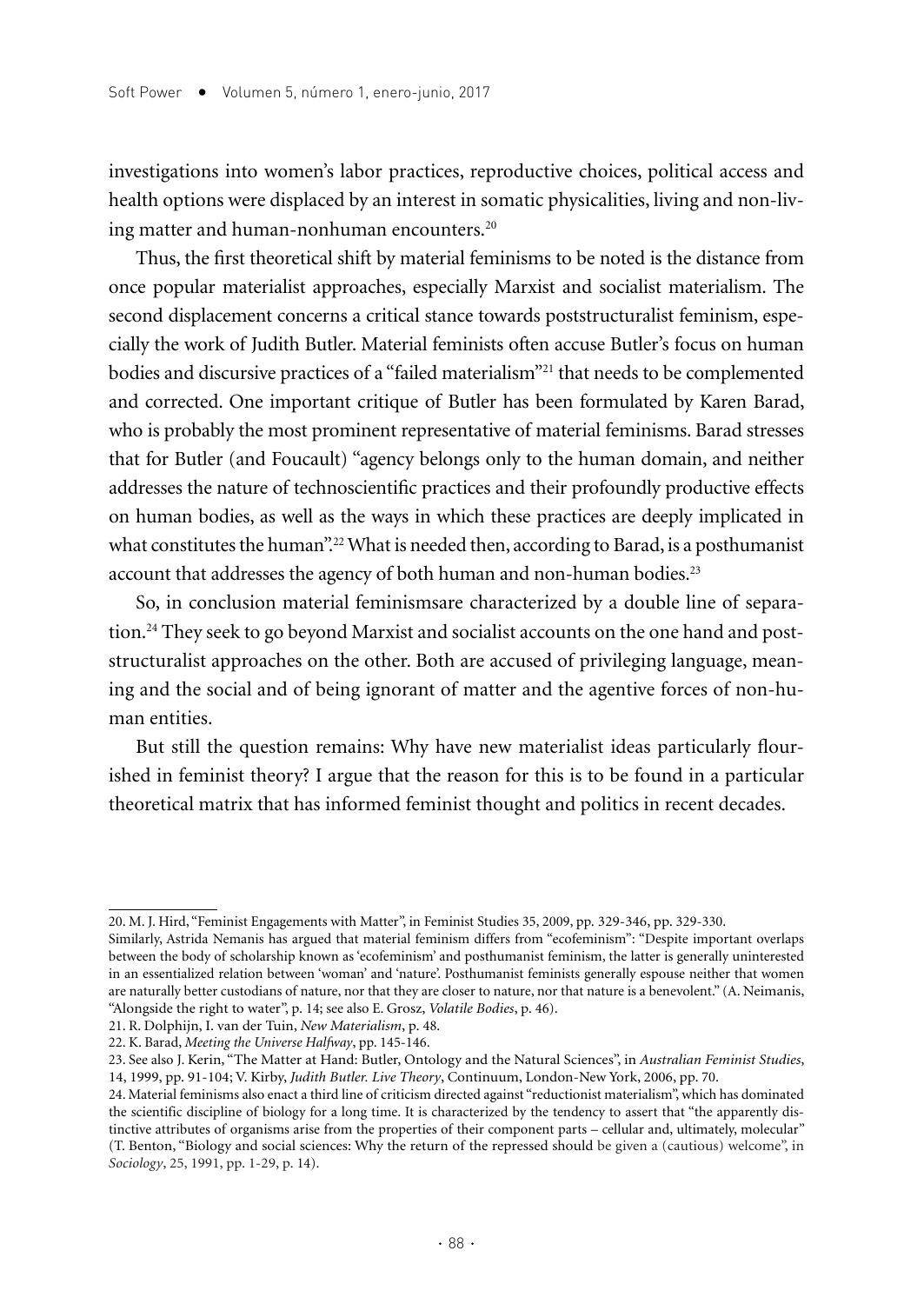#### **The Return of the Repressed: The Paradox of Feminist Theory**

Feminist theory has for a long time been dominated by the sex/gender distinction, which was roughly based on the opposition of nature and culture. Within this conceptual frame, sex was understood as a biological fact while gender was conceived of as socially constructed.<sup>25</sup> This theoretical constellation was extremely productive in "denaturalizing" claims that legitimized women's social inequality or justified their oppression as rooted in an inferior biological make-up. Furthermore, it helped to contrast and confront biological determinism with social constructivism, opening spaces of "it could or it should be otherwise". Within this theoretical constellation, the natural sciences are the "natural enemy" and biology is seen as "a kind of obstacle against which we need to struggle".<sup>26</sup>

However, the achievements and successes of feminist theory came at a price. There were some quite problematic implications. First, the sex/gender distinction was itself essentialized, and its historical and cultural specificity was rarely addressed. One extreme solution to this problem was Butler's concept of gender performativity, which tends to dissolve the opposition of sex and gender by subsuming the former under the latter. As Miriam Fraser put it: "Sex is shown to have been gender all along".<sup>27</sup>

There is a second problematic implication. By relying on the sex-gender distinction, feminists also implicitly accepted and "reproduced the traditional task division between the social sciences and the biomedical sciences. Feminists assigned the study of sex to the domain of the biomedical sciences, and defined the study of gender to the exclusive domain of the social sciences."28 However, conceiving of gender as malleable, plastic and variable contributed to essentializing sex as something inert, stable and fixed. Thus, the biological body got "bracketed off" in feminist research, retaining a residual and unarticulated role compared to presumably more relevant social factors.<sup>29</sup> As a result of this focus on the historical, social and cultural dimensions of the body, its biological and somatic aspects were systematically left out of feminist inquiry. So, we have a very solid chain of significations here that informed the feminist imagination for quite a long

<sup>25.</sup> See M. Fraser, "What is the matter of feminist criticism?", in *Economy and Society*, 31, 2002, pp. 606-625, p. 607.

<sup>26.</sup> E. Grosz, "Darwin and Feminism: Preliminary Investigations For a Possible Alliance", in S. Alaimo, S. Hekman, *Material Feminisms*, p. 23.

<sup>27.</sup> M. Fraser, "What is the matter of feminist criticism?", p. 609.

<sup>28.</sup> N. Oudshoorn, *Beyond the Natural Body: An Archaeology of Sex Hormones*, London- New York, 1994, p. 2.

<sup>29.</sup> E. Annandale, "Gender and health status: Does biology matter?", in S.J. Williams, L. Birke, G.A. Bendelow (eds), *Debating Biology. Sociological reflections on health, medicine and society*, Routledge, London-New York, 2003, pp. 84-95, pp. 85-87.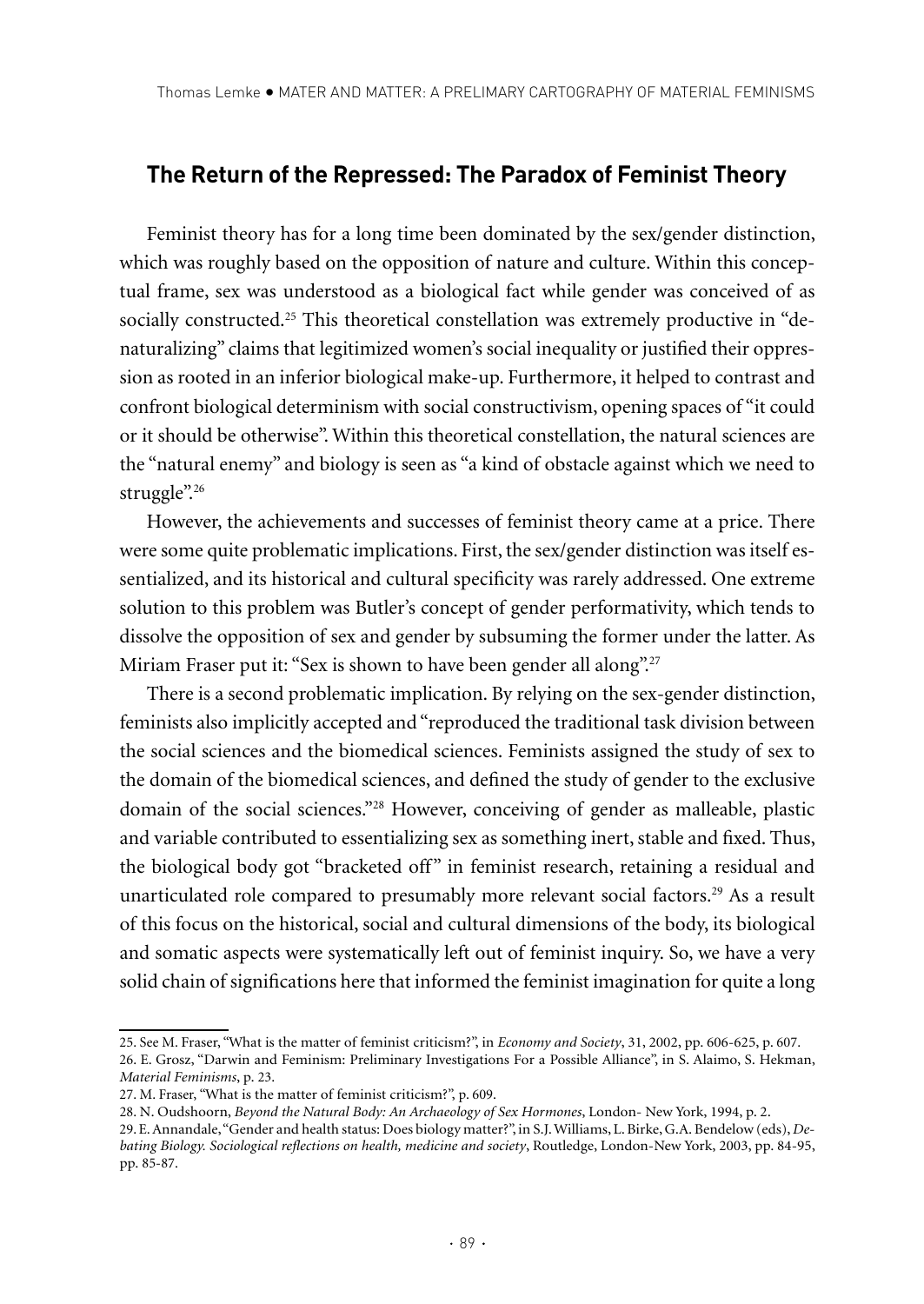time: sex is understood as biology and biology equated with determinism and essentialism, while gender is conceived of as social which translates into malleable and dynamic. Rigidity and universalism on the one side, flexibility and variability on the other.<sup>30</sup>

One of the most interesting aspects of material feminisms is that they challenge this theoretical matrix. They call for "the return of the repressed"31 in social science research more generally, and sensibilize us to the "paradox"<sup>32</sup> or the "irony"<sup>33</sup> of feminist scholarship and politics. Elizabeth Wilson has pointed out that while feminists have produced important work on the body, they have at the same time relied on a very restricted understanding of the biological body. Feminist research has focused on the gendered metaphors, representations and narratives that inform biological science, but there has been an aversion to engaging directly with the corporal or somatic dimensions of the body. Feminist theory and politics is still largely based on an antibiologism which made possible the achievements and successes of the past, while at the same time leading to some important blind spots and serious reductionisms. As Wilson puts it: "Antibiologism both places significant conceptual limitations on feminist theory and has been one of the means by which feminist theory has prospered."34

Vicky Kirby's balance sheet is even more critical. Kirby argues that feminist theory has successfully "denaturalized" things, but in doing so it reaffirmed and stabilized a certain concept of nature: a prescriptive, deterministic, static idea of nature. To counter this longstanding and well-entrenched imaginary, Kirby stresses the mobile, changing and dynamic nature of nature, arguing that feminist theory needs to question the understanding of nature as a passive and inert substance.

[O]ne of the ironies of feminism's achievement is the tendency to answer the politics of exclusion and devaluation by inverting and reinforcing this same logic, rather than questioning it. The politics of inclusion, 'we are all equally human', '"the other" is not closer to the animal, to Nature, to the primitive', concedes that human identity is *internally* fractured, historically and culturally differentiated

<sup>30.</sup> See Ted Benton's observation in his seminal article: "If gender as a cultural phenomenon is cut adrift from any systematic connection with sexual difference then the *specificity* of the forms and mechanisms of women's oppression is hard to sustain, the integrity of the various complex levels and aspects of women's situation is lost, and, perhaps most obviously, the price of claiming 'gender' for the cultural sphere is the loss of sex and sexuality to the 'enemy' domain of biology." (T. Benton, "Biology and social sciences", p. 3, italics in orig.)

<sup>31.</sup> T. Benton, "Biology and social sciences".

<sup>32.</sup> E.A. Wilson, *Gut Feminism*, p. 4.

<sup>33.</sup> See Kirby in V. Kirby, E.A. Wilson, "Feminist conversations with Vicki Kirby and Elizabeth A. Wilson", in *Feminist Theory*, 12, 2011, pp. 227-234, p. 230.

<sup>34.</sup> E. A. Wilson, *Gut Feminism*, p. 4.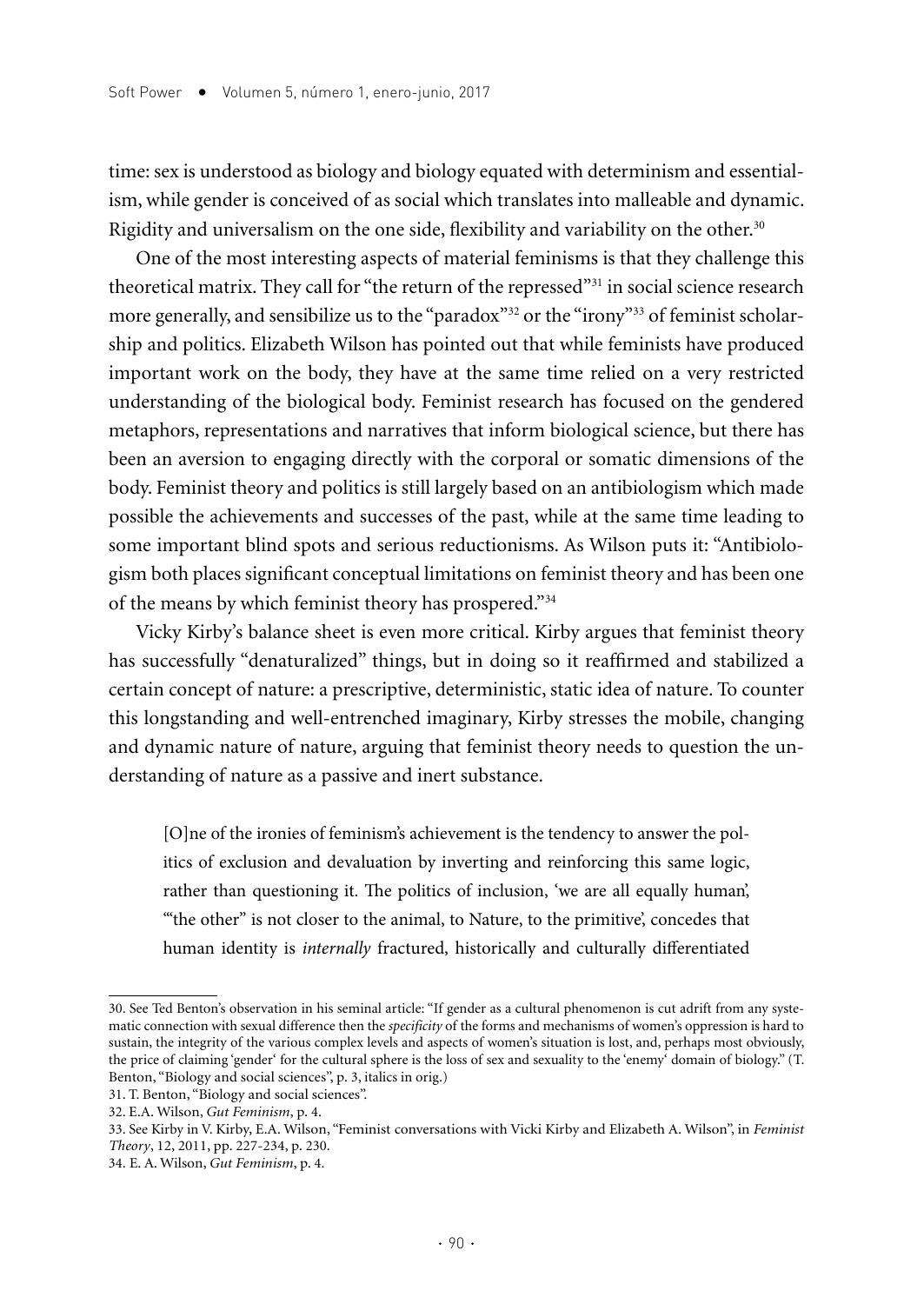and politically fraught. However, this internal incoherence, which operates to secure and define the identity of the anthropological against its less complex 'others', inadvertently reasserts that Nature is, indeed, primordial material, a separate system that lacks the ability to cognise, self-organise, re-present and re-conceive itself. Cartesianism writ large!35

In sum, material feminisms invite us to rethink some more or less hidden assumptions of feminist scholarship and politics by proposing a "return to matter". This theoretical shift provides some important theoretical advantages and political prospects for the future, but it also entails serious problems and possible shortcomings.

## **Prospects and Problems of Material Feminisms**

## Critique of or engagement with science?

In their edited volume *New Materialisms: Ontology, agency, and politics*, Diana Coole and Samantha Frost delineate several distinctive themes or topics in new materialist scholarship. One of them is an "ontological reorientation" that takes up or is even based on developments in the natural sciences<sup>36</sup>. Similarly, Myra Hird has insisted that material feminisms no longer focus on a critique of science, exposing its truth claims, structural biases and ideological forms but rather engage with science by promoting forms of cooperation and productive dialogues with scientists<sup>37</sup>.

I think that this transdisciplinary methodological move might indeed broaden und enlarge feminist imaginations by actively incorporating the so far mostly excluded materiality of physical bodies and environments. It makes it possible to extend the lines of inquiry, and opens up new empirical fields for feminist research. Possible research questions include investigating how forms of socio-economic inequality materialize in certain biological features, how social and personal experiences affecting well-being and health are transferred cross-generationally by epigenetic mechanisms, how non-human nature exhibits forms of agency and sociality, and many more. Thus, material feminisms productively question established disciplinary borderlines and knowledges.

<sup>35.</sup> V. Kirby, in V. Kirby, E.A. Wilson, "Feminist conversations with Vicki Kirby and Elizabeth A. Wilson", p. 230, italics in orig.

<sup>36.</sup> D. Coole, S. Frost, "Introducing the New Materialisms", in S. Coole, S. Frost, *New Materialisms*, 2010, pp. 1-43, p. 6. 37. M.J. Hird, "Feminist Engagements with Matter", pp. 330-331.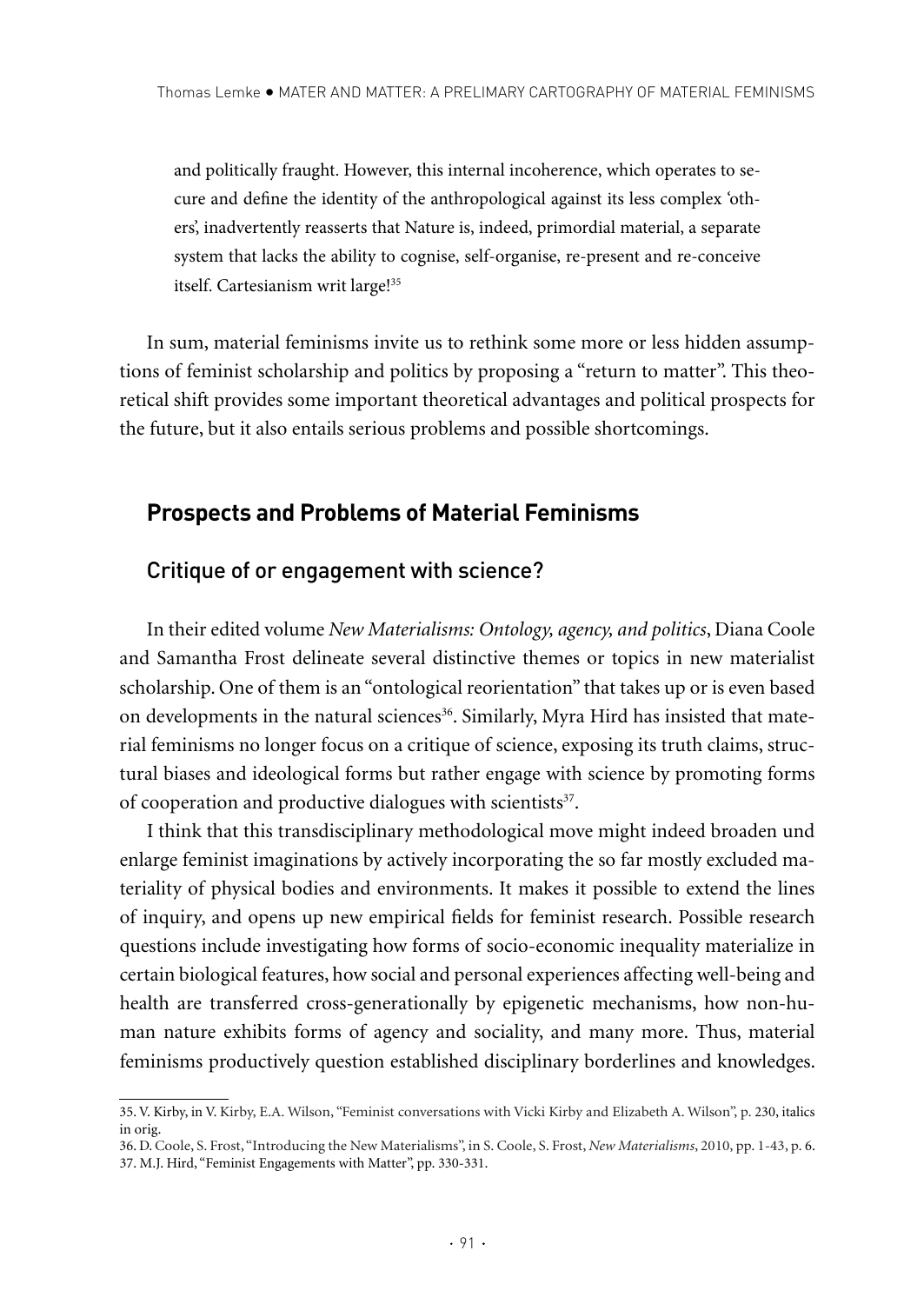Furthermore, they disturb a critical perspective that already "knows the enemy", a position that takes for granted that "biological" means "essentializing" features and phenomena.

However, this opening is also coupled with a certain uneasiness. In the following I will focus on two concerns. First, I am quite hesitant to follow Latour's famous call to say farewell to critique<sup>38</sup>and to conceive of "critique" as an essentially destructive and negative enterprise. Barad and other material feminists claim that critique has to be replaced by affirmation and creation<sup>39</sup>. I think that this only expresses a very limited understanding of critique, which needs to be replaced by a more complex concept.<sup>40</sup> While I completely share the view that positive and creative engagements with theories are necessary, I also think that critique and affirmation do not exclude but rather complement one another. So, it is still necessary to critically flesh out the situatedness of scientific knowledge. And it is still essential to expose the gendered stereotypes and essentialist assumptions that often go along with the production of scientific facts. And it is also indispensable to take into account the power asymmetries within the sciences, and between the natural sciences on the one hand and the social sciences and humanities on the other.<sup>41</sup>

There is a second problem in this rapprochement or realignment of feminism and science that has been pointed out by Elizabeth Wilson. Wilson notes that there is a tendency in feminist theory and beyond "to side with scientific data in a very literal kind of way. There is a growing credulousness in the humanities about data put in front of us by scientific investigation. I have found this to be particularly evident in the neuro-humanities literatures, which take up certain claims about human and animal neurological function as gospel".<sup>42</sup> So, in some areas of research the feminist tradition of antibiologism is completely reversed, giving rise to a naïve acceptance of the results of (experimental) scientific research. Instead of critically analyzing scientific truth claims, they are taken for granted or even provide the basis for feminist theory without any

<sup>38.</sup> B. Latour, "Why Has Critique Run out of Steam? From Matters of Fact to Matters of Concern", in *Critical Inquiry*, 30, 2004, pp. 225-248.

<sup>39.</sup> Interview with K. Barad, "Matter feels, converses, suffers, desires, yearns and remembers", in R. Dolphijn, I. van der Tuin, *New Materialism: Interviews & Cartographies*, p. 49.

<sup>40.</sup> See e.g. T. Lemke, "Critique and Experience in Foucault", in *Theory, Culture & Society*, 28,4, 2011, pp. 26-48.

<sup>41.</sup> For a more extensive discussion of this turn from critique to affirmation in new material scholarship see T. Lemke, "Varieties of materialism", in *Bio Societies*, 10, 2015, pp. 490-495; see also T. Lemke, "New Materialisms: Foucault and the Government of Things", in *Theory Culture & Society*, 32, 2015, pp. 2-25.

<sup>42.</sup> V. Kirby, E.A. Wilson, "Feminist conversations with Vicki Kirby and Elizabeth A. Wilson", p. 233; E. A. Wilson, *Gut Feminism*, pp. 4-5.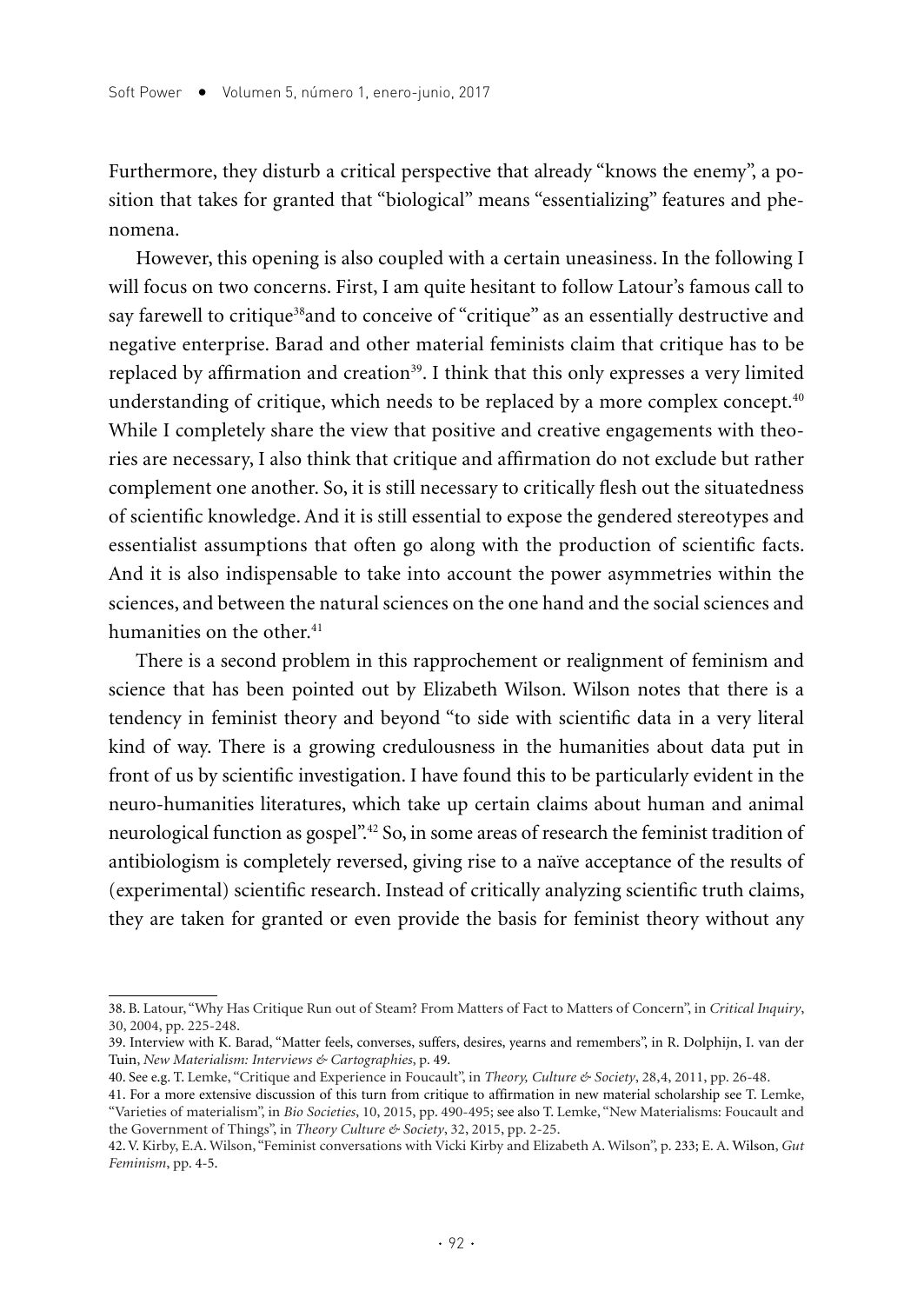inquiry into the methodological designs and the transferability of the results of the scientific research.<sup>43</sup>

This tendency is even visible in one of the most innovative and complex versions of material feminisms, Barad's agential realism. Barad draws on quantum mechanics, especially the work of Niels Bohr, to propose a new alignment of ontology, epistemology and ethics.44 However, as Trevor Pinch has argued, Barad's turn to physics and her taking up of certain experimental settings in quantum mechanics tends to ignore important insights from the tradition of science studies. Rather than deconstructing, situating or contextualizing the insights of quantum physics, she employs them as "the obvious grounding for a new ontology in science studies"45. Barad's emphasis on intra-actions, diffraction patterns and a relational ontology thus comes at a price. It is built on the idea of a straightforward transfer of insights from science that are seen to provide a solid foundation for science studies and feminist theory: "one often gets the impression that Bohr isn't just a bloke from Copenhagen but someone who was closer to being a God".<sup>46</sup>

Pinch, being a physicist himself, claims that it is only the failure to situate and contextualize quantum mechanics that allows Barad to use Bohr as a foundation for agential realism.47 He argues that Barad adheres to an obvious paradox: "I find it deeply puzzling that Barad can call for a more situated account of science and at the same time fail to situate the very part of science she is talking about, while drawing in a realist mode upon experiments to support her position".48

So, while there is certainly a lot of potential in engaging directly with scientific data and transgressing disciplinary boundaries, there is also a danger that this new appraisal of science, especially biology, might invite a revival of scientific positivism.

## Material agency or revitalized reification?

The second important aspect of material feminisms concerns the domain of ontology. New materialisms enact a theoretical move that shifts agency from identifiable actors to relational fields of forces that allow for the emergence of "agents". So, agents are rather

<sup>43.</sup> See also S. Abrahamsson, F. Bertoni, A. Mol, R. Ibáñez Martín, "Living with omega-3: new materialism and enduring concerns", in *Environment and Planning D: Society and Space*, 33, 2015, pp. 4-19, p. 5 fn. 5. 44. K. Barad, *Meeting the Universe Halfway.*

<sup>45.</sup> T. Pinch, "Review Essay: Karen Barad, Quantum Mechanics, and the Paradox of Mutual Exclusivity", in *Social Studies of Science* 41, 2011, pp. 431-441, p. 434.

<sup>46.</sup> Ibid.

<sup>47.</sup> Pinch points to the work of Bohm as a different account of quantum mechanics and one that is critical of Bohr, (Ibid., pp. 434-435).

<sup>48.</sup> Ibid., p. 439.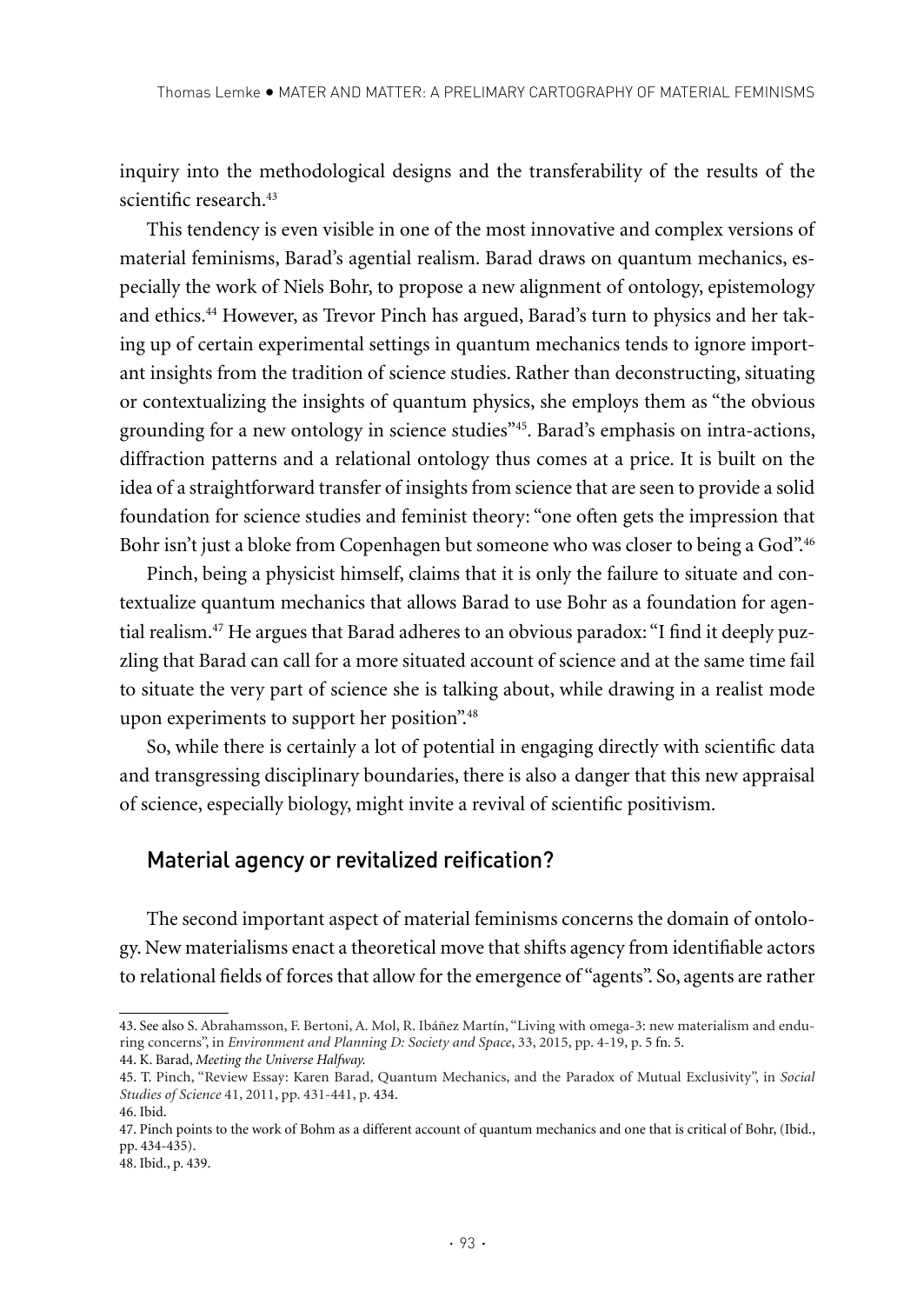the result of practices of assembling and associating than their originary principle or starting point. As Coole succinctly puts it:

It is clear, then, that new materialism recognises agency as being distributed across a far greater range of entities and processes than had formerly been imagined. [...]. From a new materialist perspective, terms like agency, (self-)consciousness, reflection, rationality, cognition, subjectivity are reified abstractions that elide manifold, piecemeal processes through which their constituent capacities evolve or fail. […]. The analytical move here is to eliminate presuppositions about agents and their avatars or facsimiles (such as human subjects or individuals, collectivities, states).49

Let me illustrate the prospects and problems of such an analytic shift from "agents" to "agentic forces" by discussing Jane Bennett's concept of a "vitality of matter"50, developed in her book *Vibrant Matter*. Bennett disturbs conventional understandings of agency as she acknowledges the force of non-human entities: "By 'vitality' I mean the capacity of things – edibles, commodities, storms, metals – not only to impede or block the will and designs of humans but also to act as quasi-agents or forces with trajectories, propensities, or tendencies of their own."51

This perspective allows for a different concept of agency. First, Bennett argues that agency needs to be "distributed across a wider range of ontological types" that cuts across the human/nonhuman divide so that things like food and minerals can be reconceptualized as having the ability to act.52 Secondly, she moves beyond the focus on individual bodies and their borders to propose a concept of action that is based on certain configurations of human and nonhuman forces that she calls –following Deleuze and Guattari– assemblages. Bennett coins the term "thing power" to account for the ability of inanimate things to produce effects by operating in conjunction with other material bodies.

The theoretical merit of this perspective is that it makes it possible to rethink and refute the idea of matter as dead or passive stuff, matter as a resource or raw material of human action. While I think that this is an important and indeed necessary move, again

<sup>49.</sup> D. Coole, "Agentic Capacities and Capacious Historical Materialism: Thinking with New Materialisms in the Political Sciences", in *Millennium-Journal of International Studies*, 41, 2013, pp. 451-469, p. 457.

<sup>50.</sup> J. Bennett, *Vibrant Matter*, p. vii. 51. Ibid., p. viii.

<sup>52.</sup> Ibid., p. 10.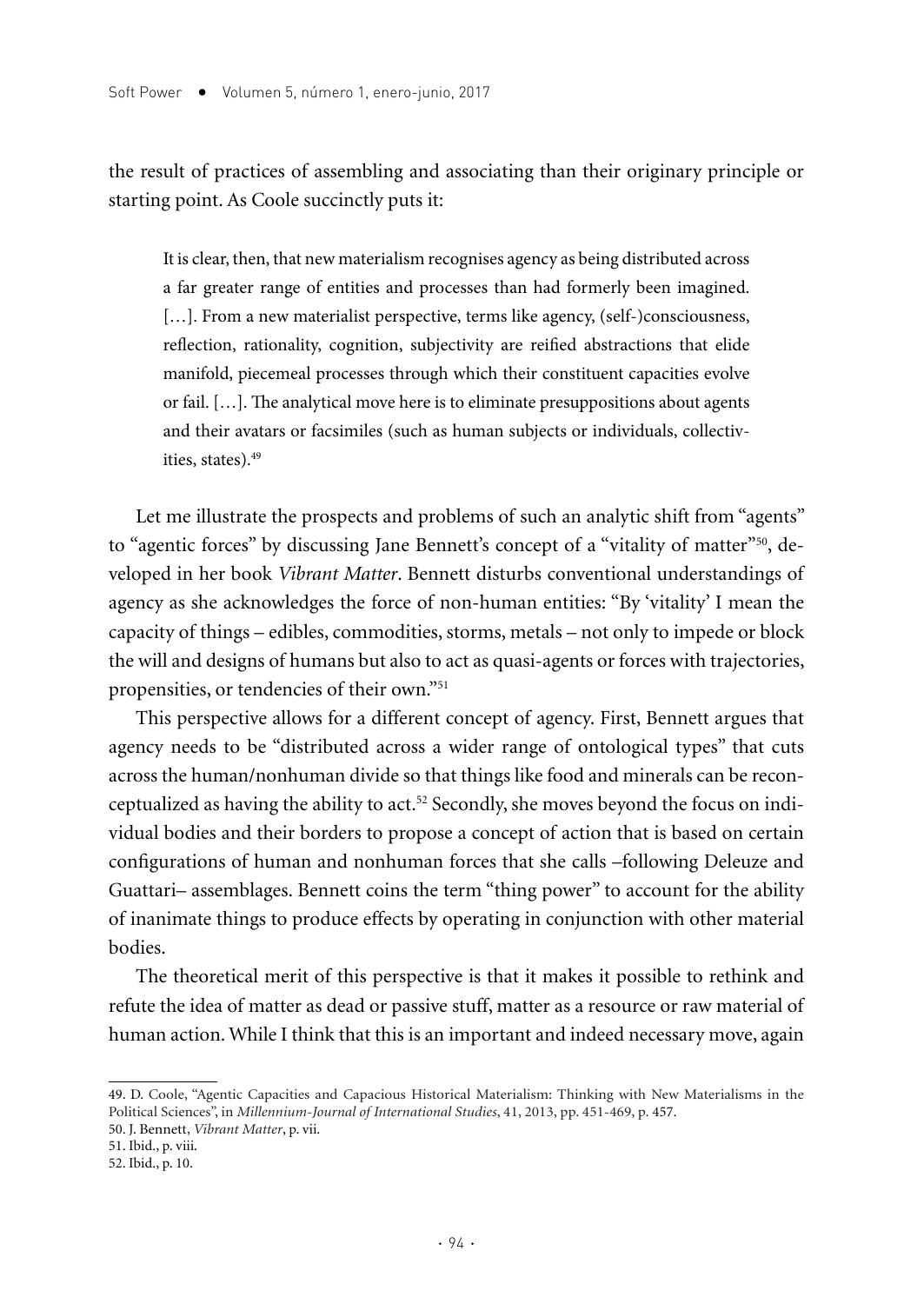I hesitate; quite paradoxically, this appreciation of things and matter might end up in a new form of reification. Again let me note two problems. First, in new materialist accounts and in material feminisms agency is sometimes conceived of as an attribute or a property of things.<sup>53</sup> In this perspective things as such possess agency. Steve Hinchliffe<sup>54</sup> has observed an important ambiguity in Bennett's concept of things, one that could be diagnosed in many new materialist accounts. While Bennett claims that things are to be understood relationally, as they are not stable and solid entities but participate in dynamic and processual assemblages, she simultaneously conceives of them as "things in themselves" that have persistence and activity that extends beyond and prior to their relationality. As Hinchliffe puts it, the very idea of a "force of things" amounts to a "naive realism" that allows things to have a "more-than-relational character".<sup>55</sup>

The second problem concerns the concept of agency itself. It might not be sufficient to only extend the category of the actor beyond humans to include formerly excluded entities by affirming the agentive capacities of things. As Annemarie Mol and her co-authors point out, this theoretical move does not seem to be radical enough, as it still buys into the liberal concept of agency that conceives of agency as a property of individual entities. This extension leaves intact the liberal imaginary and the conceptual divide between causality and agency, external forces and inner will, and it would be more pertinent to abandon the notion of "agency" altogether and to put the emphasis on "modes of doing" that better bring out the relationality of how materalities work in concert.56

## Posthumanist Perspectives

A third characteristic of material feminisms is closely connected to the rethinking of agency: an explicitly posthumanist perspective that grants no privilege to human action or bodies. Material feminisms enact a weak and fluid concept of humanity that is highly dependent on and embedded in non-human nature. Instead of celebrating

<sup>53.</sup> See H. Meißner, "Feministische Gesellschaftskritik als onto-epistemo-logisches Projekt", in C. Bath, H. Meißner, S. Trinkaus, S. Völker (eds), *Geschlechter Interferenzen. Wissensformen – Subjektivierungs-weisen – Materialisierungen*, LIT Verlag, Münster, 2013, pp. 163-208, p. 166.

<sup>54.</sup> S. Hinchliffe, "Review of Vibrant Matter", in *Dialogues in Human Geography*, 1, 2011, pp. 396-399.

<sup>55.</sup> Ibid.; see also E. Cudworth, S. Hobden, "Liberation for Straw Dogs? Old Materialism, New Materialism, and the Challenge of an Emancipatory Posthumanism", in *Globalizations*, 12, 1, 2014, pp. 134-148. Bennett is (partly) aware of these conceptual problems, and refers to them as "disadvantages": Thing-power, she acknowledges, "tends to overstate the thingness or fixed stability of materiality" and the term is characterized by a "latent individualism" (J. Bennett, *Vibrant Matter*, p. 20). Nevertheless, in the book and in her work in general, she still endorses this isolationist and individualist concept of agency.

<sup>56.</sup> S. Abrahamsson et al., "Living with omega-3", pp. 13-15.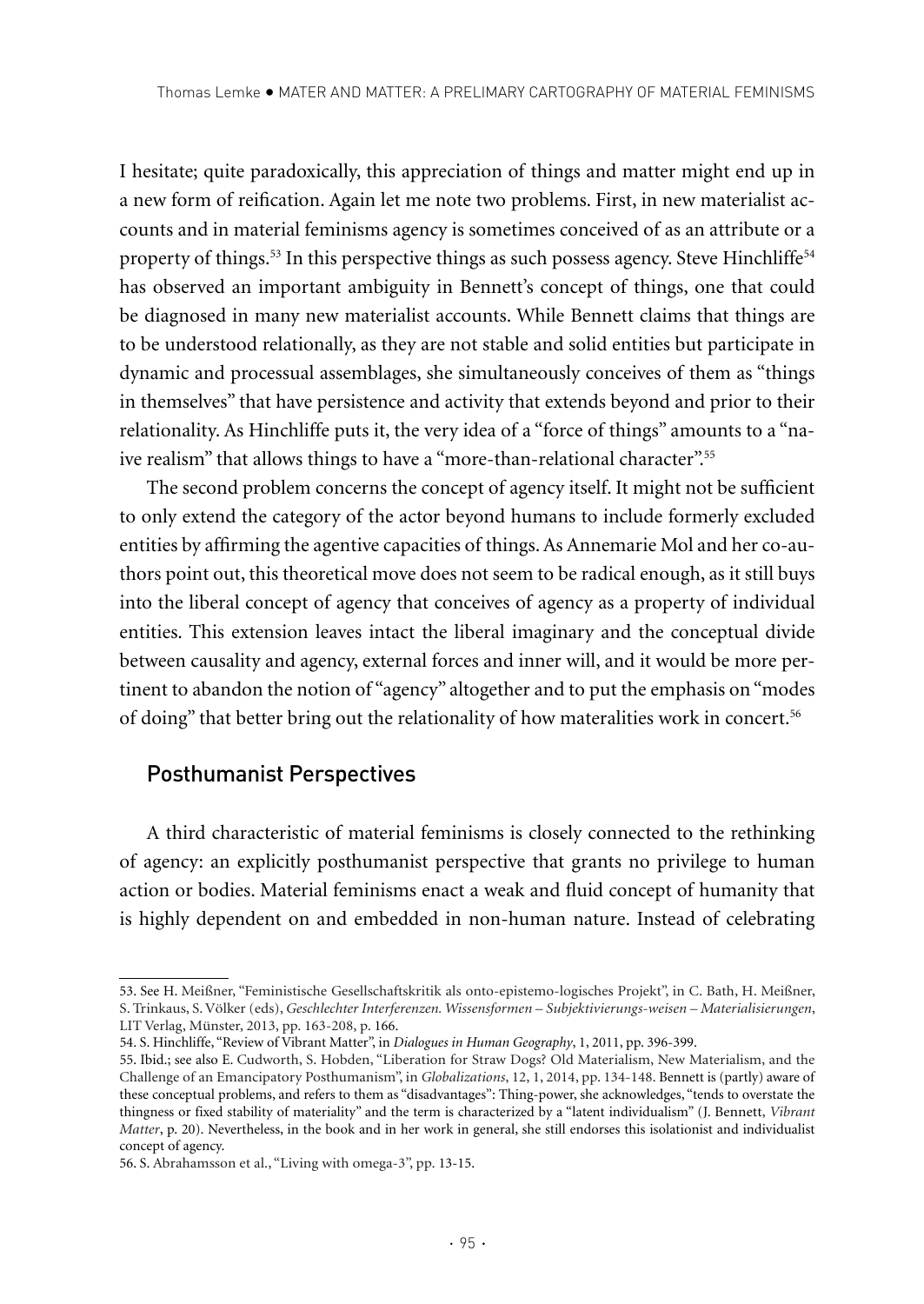human uniqueness and singularity, the analytical privilege is transferred to multiple connections, heterogeneous inter-actions and associations with the non-human. Seen through this posthumanist lens the "human species, and the qualities of self-reflection, self-awareness, and rationality traditionally used to distinguish it from the rest of nature, may now seem little more than contingent and provisional forms or processes within a broader evolutionary or cosmic productivity"<sup>57</sup>.

This posthumanist stance is firmly rooted within the feminist tradition as it critically engages with the Enlightenment project, which informed a specific model of cultural universalism and political emancipation. Prolonging the critique of Universal Man, it seeks to decenter human exceptionalism, rationality and agency. As Astrida Neimanis notes, this posthumanist perspective embraces "difference as a positive value, without winding up at an unworkable relativism. From a feminist point of view, then, posthumanism might best be conceptualized as an expansive, inclusive and non-hierarchical way of thinking about the situation of the human in a more-than-human world."<sup>58</sup>

While this posthumanist perspective is certainly a necessary theoretical move, there are again two caveats to be taken into account. First, the theoretical shift to posthumanism and the analytic egalitarianism attached to it sometimes tend to obscure the de facto privileged role and the planetary power of humans to affect other bodies. What is needed is what one might call a "strategic anthropocentrism"<sup>59</sup> that takes into account the asymmetrically destructive and oppressive power of humans. As Coole puts it: "Having rejected vertical or dualist ontologies, […] it is still important to hold human beings accountable, in a material if not in a moral sense, for the destructiveness they are wreaking on vulnerable eco-systems".60 While it is important to destabilize the "anthropological matrix"61, material feminisms need to account for the responsibility of Man for endangering living conditions on the whole planet. Thus, a critical posthumanism not only abandons "humancentrism" but is also – as Cudworth and Hobden put it –"highly attuned to the domination of the animal that is not human, in addition to the animal which is"<sup>62</sup>.

The second problem is that the critique of anthropocentrism is often a very abstract and general charge, and is not linked to the problem of eurocentrism or to post-

<sup>57.</sup> D. Coole, S. Frost, "Introducing the New Materialisms", p. 20.

<sup>58.</sup> A. Neimanis, "Alongside the right to water", pp. 13-21.

<sup>59.</sup> B. Donaldson, "Introduction", in B. Donaldson (ed.), *Beyond the Bifurcation of Nature: A Common World for Animals and the Environment*, Cambridge Scholars Publishing, Newcastle upon Tyne, 2014, pp. 1-6, p. 6.

<sup>60.</sup> D. Coole, "Agentic Capacities and Capacious Historical Materialism", p. 461.

<sup>61.</sup> B. Latour, *We Have Never Been Modern*, Harvard University Press, Cambridge (Mass.), 1993, p. 107.

<sup>62.</sup> E. Cudworth, S. Hobden, "Liberation for Straw Dogs?", p. 144.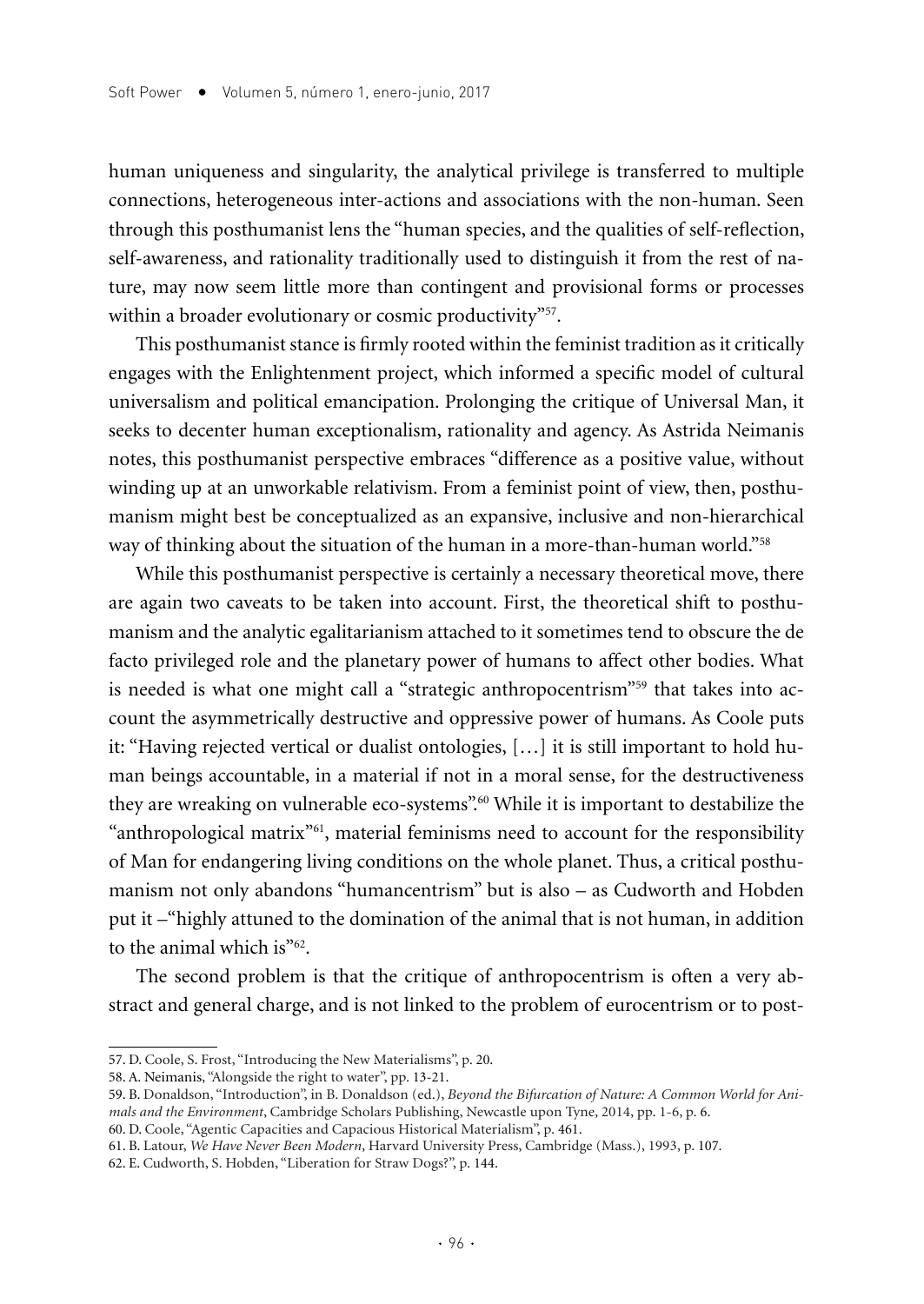colonial debates on alterity. As a result the debate tends to homogenize the "human", thereby ignoring its internal fractures and fissures. Thus, power asymmetries and social inequalities within "the human" are rarely addressed as the focus of interest shifts to entanglements of human and non-human entities or assemblages. Paradoxically, the "human" that is to be left behind and superseded by a posthuman or a "more-than-human" picture is finally reaffirmed as something solid and stable.<sup>63</sup>

## Ethics and politics

The fourth important feature of material feminisms is that they seek to conceptually integrate epistemology, ontology and ethics. This proposal is a pervasive topic in the literature, but it is most prominently and systematically articulated in Barad's work. The important point in agential realism is to accept responsibility for the specific material intra-actions and to permanently review and rework the boundaries that they enact. As Barad claims that we participate in the making of the phenomena we seek to understand, she calls for "an appreciation of the intertwining of ethics, knowing, and being", an endeavor she terms "ethicoonto-epistem-ology"64.

For this comprehensive understanding of ethics, Barad turns to the work of Emmanuel Lévinas and his concept of responsibility. Her posthuman rendering of Lévinas' ethics suggests a rethinking of (the boundaries of) ethics. Ethical concerns are not something additional or subsequential that comes after the facts are established, evaluating them, reflecting and reconsidering them. According to Barad, the matter of ethics is not about the consequences of mattering, it is about what comes to matter. It is not a mediated activity but a material engagement. In agential realism no neat line distinguishes facts and values, rather facts are always already value-laden, they embody normative preferences that give rise to some material configurations rather than others. Thus, this ethical perspective is

not about right response to a radically exterior/ized other, but about responsibility and accountability for the lively relationalities of becoming of which we are a part. […]. We are accountable for and to not only specific patterns of marks on bodies […] but also the exclusions that we participate in enacting.

<sup>63.</sup> H. Meißner, "Feministische Gesellschaftskritik als onto-epistemo-logisches Projekt", pp. 165-166; P. Garske, "What's the 'matter'? Der Materialitätsbegriff des 'New Materialism' und dessen Konsequenzen für feministisch-politische Handlungsfähigkeit", in *Prokla*, 44, 2014, pp. 111-129, pp. 122-124. 64. K. Barad, *Meeting the Universe Halfway*, p. 183.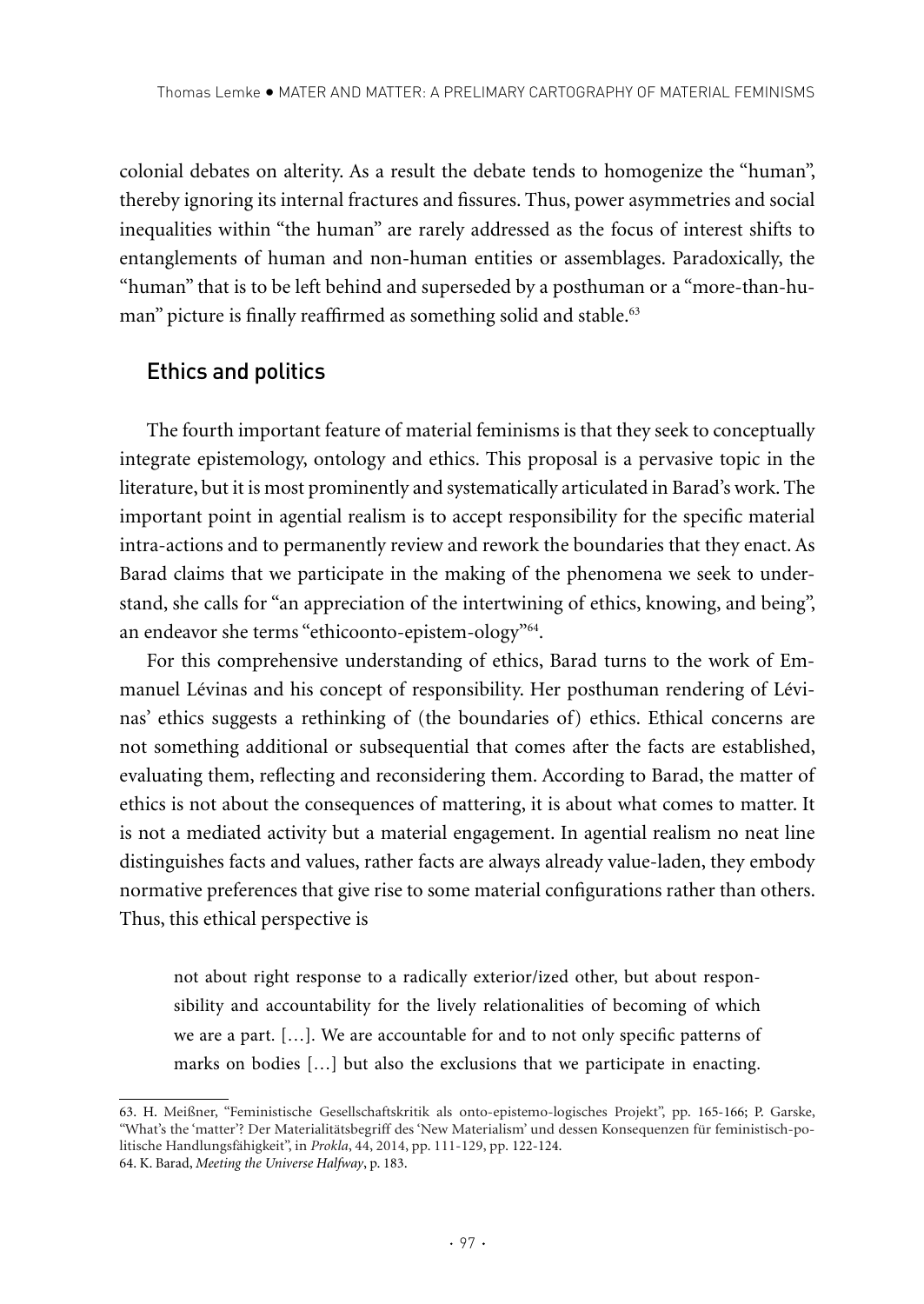Therefore accountability and responsibility must be thought in terms of what matters and what is excluded from mattering.<sup>65</sup>

While this understanding of ethics and its intimate connection to ontological and epistemological questions are an innovative and important theoretical achievement of material feminisms, let me again point to some problems. First, placing ethics everywhere, seeing it interwoven with the "fabric of the world"<sup>66</sup>, risks making it unspecific and weak. The general and boundless extension of ethics to all intra-actions seems arbitrary and empty. As Barad, following Lévinas, conceives of responsibility as integral part of intra-actions, every intra-action becomes a relation of responsibility. What gets lost in this comprehensive conception is a sense of the specificity of the differential normative values articulated in the materializations. While the notion of responsibility is highly normatively loaded, it remains diffuse and unclear how intra-actions differ in their ethical value. This provokes the question of what criteria to draw on to discriminate intra-actions that are "fuller" or "more just" than others, what materializations are to be preferred over others. Or in Barad's own words: how do we account for "ways of responsibly imagining and intervening in the configurations of power"?<sup>67</sup>

Secondly, it seems strange that Barad invokes ethics rather than politics. She rarely attends to conflicts and controversies in determining what matters, rather she emphasizes that "we" are responsible for the "agential cuts" we are enacting. But how does this responsibility translate into political options, and how is responsibility itself a differential resource given existing asymmetries, exclusions and forms of oppression?

In fact, it seems necessary to supplement the "ethics of mattering"<sup>68</sup> by an adequate understanding of politics. While Barad's stress on radical contingency and relationality is surprisingly combined with a systematic omission of tension and struggle, the multiple possibilities of "worlding"69 as potentially conflicting or competing alternatives have to be taken into account. To put it differently, so far agential realism lacks an understanding that the ethical openness of worldly re-configurations is also always already a political, meaning a contested project.<sup>70</sup>

- 68. Ibid., p. 3.
- 69. Ibid., p. 392.

<sup>65.</sup> Ibid., pp. 393-394.

<sup>66.</sup> Ibid., p. 182.

<sup>67.</sup> Ibid., p. 246.

<sup>70.</sup> This argument is developed more extensively in K. Hoppe, T. Lemke, "Die Macht der Materie. Grundlagen und Grenzen des agentiellen Realismus von Karen Barad", in *Soziale Welt*, 66, 2015, pp. 261-280.